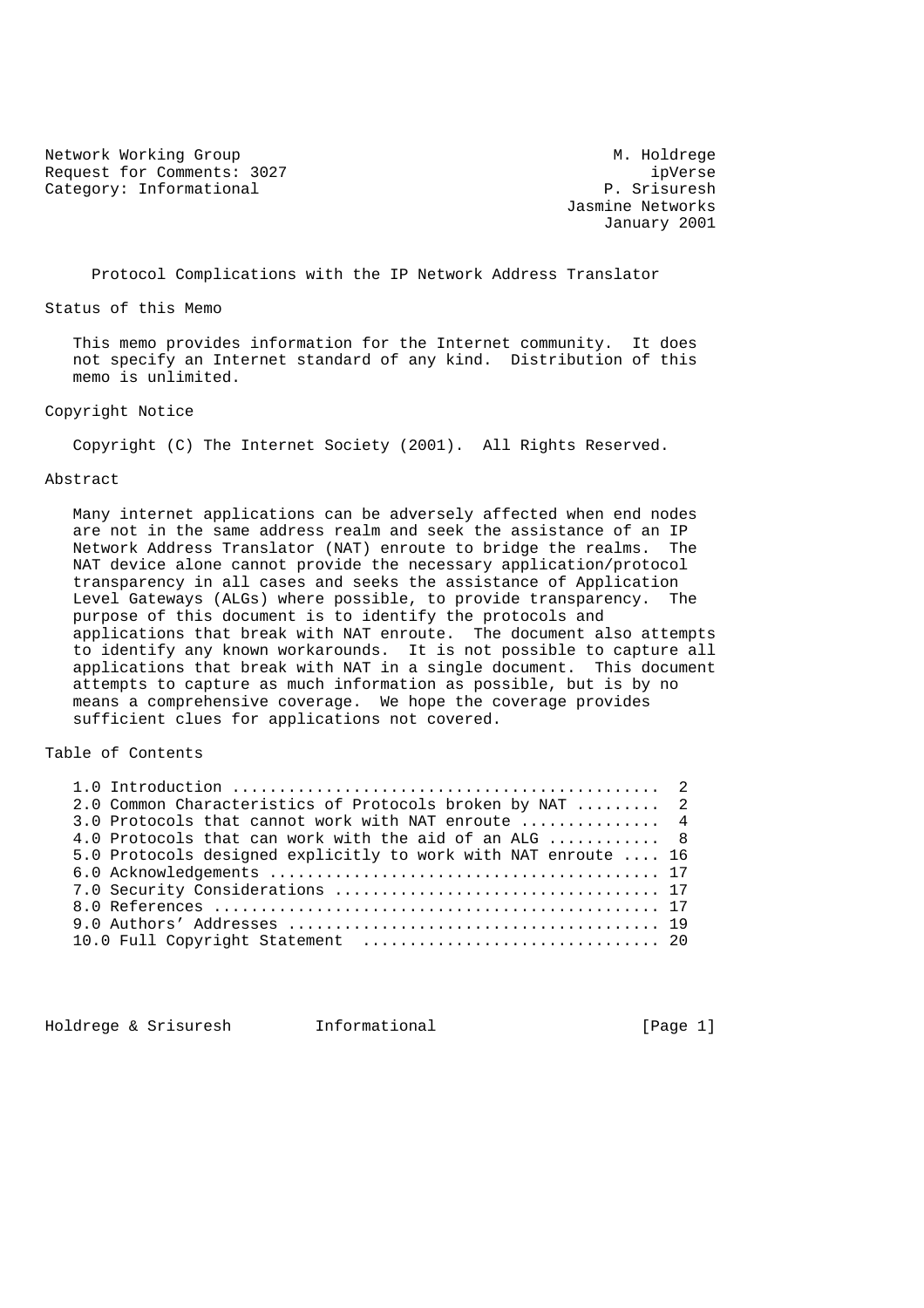# 1.0 Introduction

 This document requires the reader to be familiar with the terminology and function of NAT devices as described in [NAT-TERM]. In a nutshell, NAT attempts to provide a transparent routing solution to end hosts requiring communication to disparate address realms. NAT modifies end node addresses (within the IP header of a packet) en route and maintains state for these updates so that datagrams pertaining to a session are transparently routed to the right end node in either realm. Where possible, application specific ALGs may be used in conjunction with NAT to provide application level transparency. Unlike NAT, the function of ALG is application specific and would likely require examination and recomposition of IP payload.

 The following sections attempt to list applications that are known to have been impacted by NAT devices enroute. However, this is by no means a comprehensive list of all known protocols and applications that have complications with NAT - rather just a subset of the list gathered by the authors. It is also important to note that this document is not intended to advocate NAT, but rather to point out the complications with protocols and applications when NAT devices are enroute.

### 2.0 Common Characteristics of Protocols broken by NAT

 [NAT-TERM] and [NAT-TRAD] have sections listing the specific nature of problems and limitations to NAT devices. Some of these limitations are being restated in this section to summarize characteristics of protocols that are broken by NAT.

# 2.1 Realm-specific IP address information in payload

 A wide range of applications fail with NAT enroute when IP packets contain realm-specific IP address or port information in payload. An ALG may be able to provide work around in some cases. But, if the packet payload is IPsec secured (or secure by a transport or application level security mechanisms), the application is bound to fail.

### 2.2 Bundled session applications

 Bundled session applications such as FTP, H.323, SIP and RTSP, which use a control connection to establish a data flow are also usually broken by NAT devices enroute. This is because these applications exchange address and port parameters within control session to establish data sessions and session orientations. NAT cannot know the inter-dependency of the bundled sessions and would treat each

Holdrege & Srisuresh Informational [Page 2]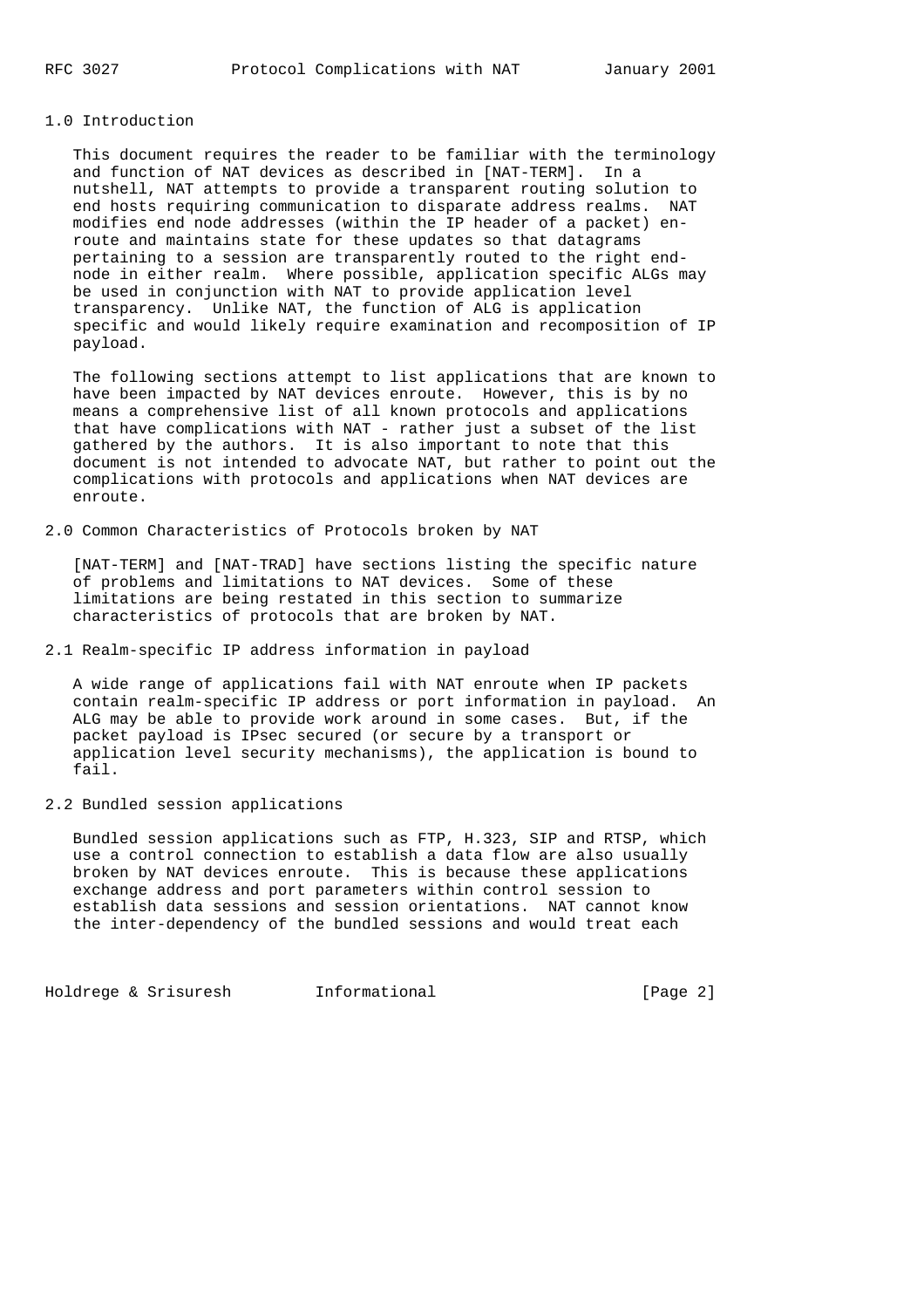session to be unrelated to one another. Applications in this case can fail for a variety of reasons. Two most likely reasons for failures are: (a) addressing information in control payload is realm-specific and is not valid once packet crosses the originating realm, (b) control session permits data session(s) to originate in a direction that NAT might not permit.

 When DNS names are used in control payload, NAT device in conjunction with a DNS-ALG might be able to offer the necessary application level transparency, if NAT has no contention with data session orientation. However, using DNS names in place of realm-specific IP addresses may not be an option to many of these applications (e.g., FTP).

 When realm-specific addressing is specified in payload, and the payload is not encrypted, an ALG may in some cases be able to provide the work around necessary to make the applications run transparently across realms. The complexity of ALG depends on the application level knowledge required to process payload and maintain state.

# 2.3 Peer-to-peer applications

 Peer-to-peer applications more than client-server based applications are likely to break with NAT enroute. Unlike Client-server applications, Peer-to-peer applications can be originated by any of the peers. When peers are distributed across private and public realms, a session originated from an external realm is just as likely as the session from a host in private realm. External peers will be able to locate their peers in private realm only when they know the externally assigned IP address or the FQDN ahead of time. FQDN name to assigned address mapping can happen only so long as the enroute NAT device supports DNS-ALG. Examples of Peer-to-peer applications include interactive games, Internet telephony and event-based protocols (such as Instant-Messaging).

 This is particularly a problem with traditional NAT and may be less of an issue with bi-directional NAT, where sessions are permitted in both directions.

 A possible work-around for this type of problem with traditional-NAT is for private hosts to maintain an outbound connection with a server acting as their representative to the globally routed Internet.

2.4 IP fragmentation with NAPT enroute

 IP fragmentation with NAPT enroute is not an issue with any single application, but pervades across all TCP/UDP applications. The problem is described in detail in [NAT-TRAD]. Briefly, the problem goes as follows. Say, two private hosts originated fragmented

Holdrege & Srisuresh Informational (Page 3)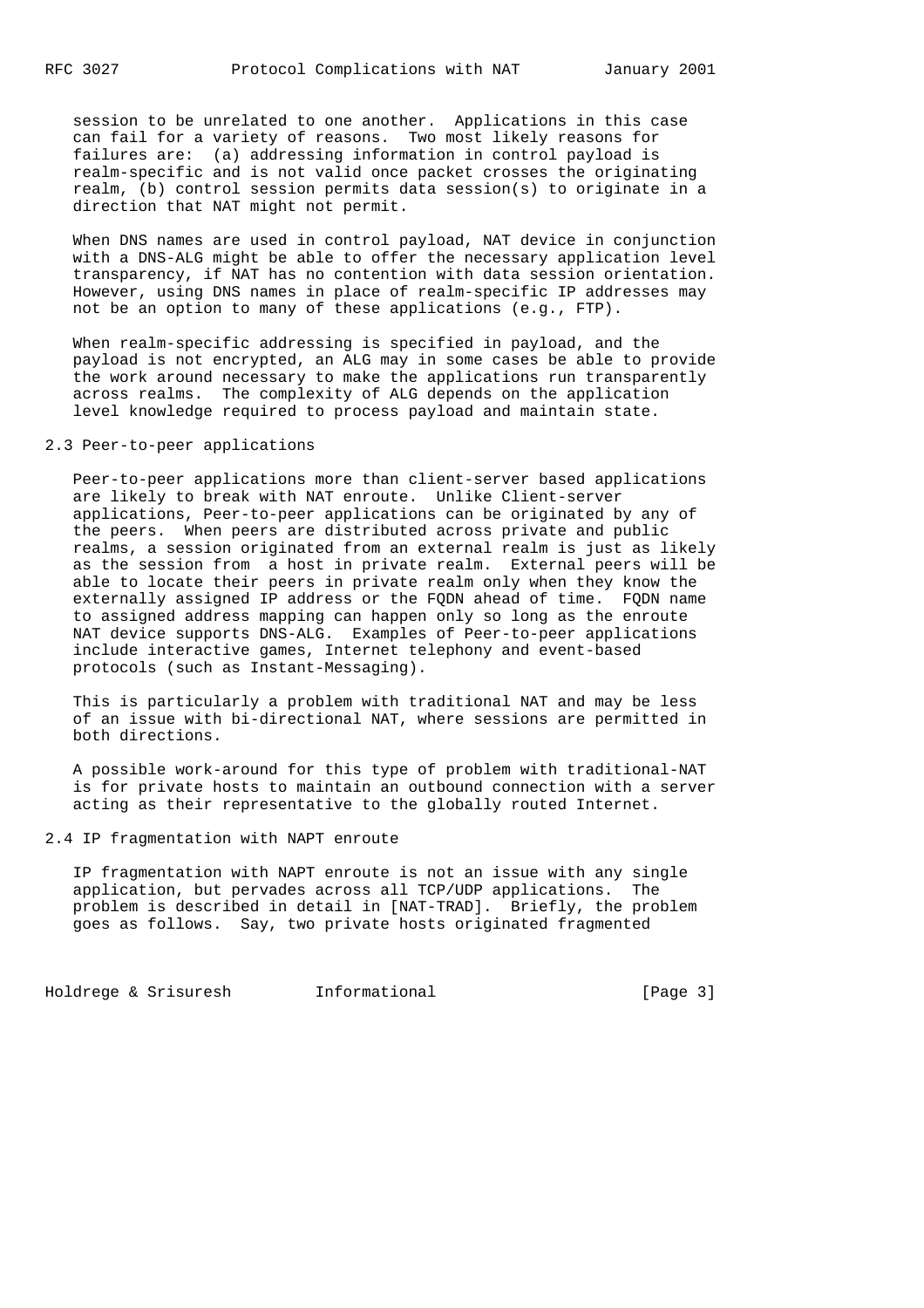TCP/UDP packets to the same destination host. And, they happened to use the same fragmentation identifier. When the target host receives the two unrelated datagrams, carrying same fragmentation id, and from the same assigned host address, the target host is unable to determine which of the two sessions the datagrams belong to. Consequently, both sessions will be corrupted.

## 2.5 Applications requiring retention of address mapping

 NAT will most likely break applications that require address mapping to be retained across contiguous sessions. These applications require the private-to-external address mapping to be retained between sessions so the same external address may be reused for subsequent session interactions. NAT cannot know this requirement and may reassign external address to different hosts between sessions.

 Trying to keep NAT from discarding an address mapping would require a NAT extension protocol to the application that would allow the application to inform the NAT device to retain the mappings. Alternately, an ALG may be required to interact with NAT to keep the address mapping from being discarded by NAT.

## 2.6 Applications requiring more public addresses than available

 This is a problem when the number of private hosts is larger than the external addresses available to map the private addresses into. Take for example the rlogin service initiated from a host in private realm supported by NAPT. Rlogin service clients use well-known rlogin port 512 as their TCP port ID. No more than one host in private realm can initiate the service. This is a case of trying to use a service that fundamentally requires more public addresses than are available. NAT devices can conserve addresses, but they cannot create more addresses.

3.0 Protocols that cannot work with NAT enroute

### 3.1 IPsec and IKE

 NAT fundamentally operates by modifying end node addresses (within the IP header) en-route. The IPsec AH standard [IPsec-AH] on the other hand is explicitly designed to detect alterations to IP packet header. So when NAT alters the address information enroute in IP header, the destination host receiving the altered packet will invalidate the packet since the contents of the headers have been altered. The IPsec AH secure packet traversing NAT will simply not reach the target application, as a result.

Holdrege & Srisuresh Informational [Page 4]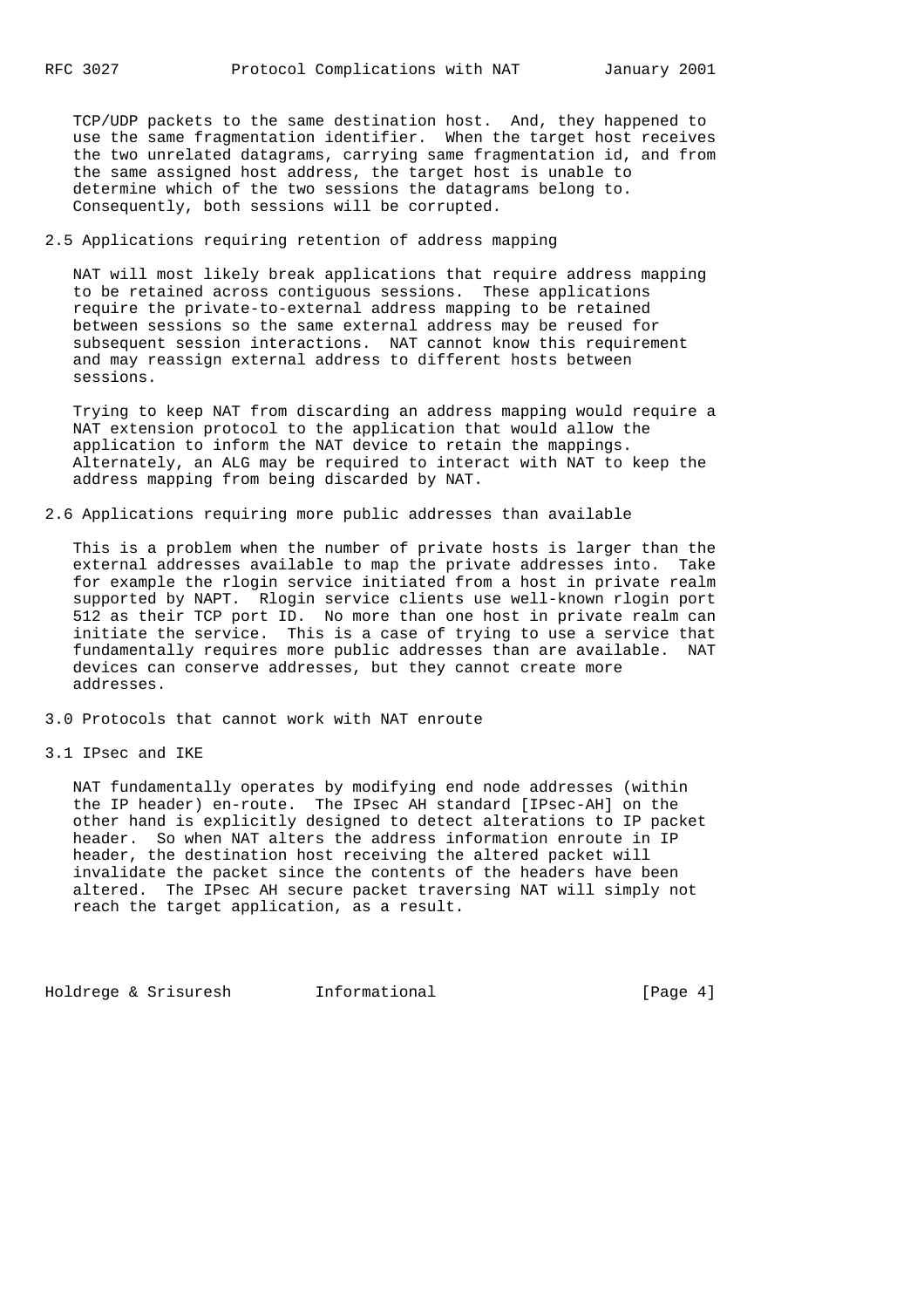IPsec ESP ([IPsec-ESP]) encrypted packets may be altered by NAT device enroute only in a limited number of cases. In the case of TCP/UDP packets, NAT would need to update the checksum in TCP/UDP headers, when an address in IP header is changed. However, as the TCP/UDP header is encrypted by the ESP, NAT would not be able to make this checksum update. As a result, TCP/UDP packets encrypted in transport mode ESP, traversing a NAT device will fail the TCP/UDP checksum validation on the receiving end and will simply not reach the target application.

 Internet Key Exchange Protocol IKE can potentially pass IP addresses as node identifiers during Main, Aggressive and Quick Modes. In order for an IKE negotiation to correctly pass through a NAT, these payloads would need to be modified. However, these payloads are often protected by hash or obscured by encryption. Even in the case where IP addresses are not used in IKE payloads and an IKE negotiation could occur uninterrupted, there is difficulty with retaining the private-to-external address mapping on NAT from the time IKE completed negotiation to the time IPsec uses the key on an application. In the end, the use of end-to-end IPsec is severely hampered anyway, as described earlier.

 For all practical purposes, end-to-end IPsec is impossible to accomplish with NAT enroute.

#### 3.2 Kerberos 4

 Kerberos 4 tickets are encrypted. Therefore, an ALG cannot be written. When the KDC receives a ticket request, it includes the source IP address in the returned ticket. Not all Kerberos 4 services actually check source IP addresses. AFS is a good example of a Kerberos 4 service which does not. Services which don't check are not picky about NAT devices enroute. Kerberos tickets are tied to the IP address that requested the ticket and the service with which to use the ticket.

 The K4 ticket (response) contains a single IP address describing the interface used by the client to retrieve the ticket from the TGT from the perspective of KDC. This works fine if the KDC is across a NAT gateway and as long as all of the Kerberos services are also across a NAT gateway. The end user on private network will not notice any problems.

 There is also the caveat that NAT uses the same address mapping for the private host for the connection between the client and the KDC as for the connection between the client and the application server. A work around this problem would be to keep an arbitrary connection open to remote server during throughout the ticket lifetime, so as

Holdrege & Srisuresh Informational (Page 5)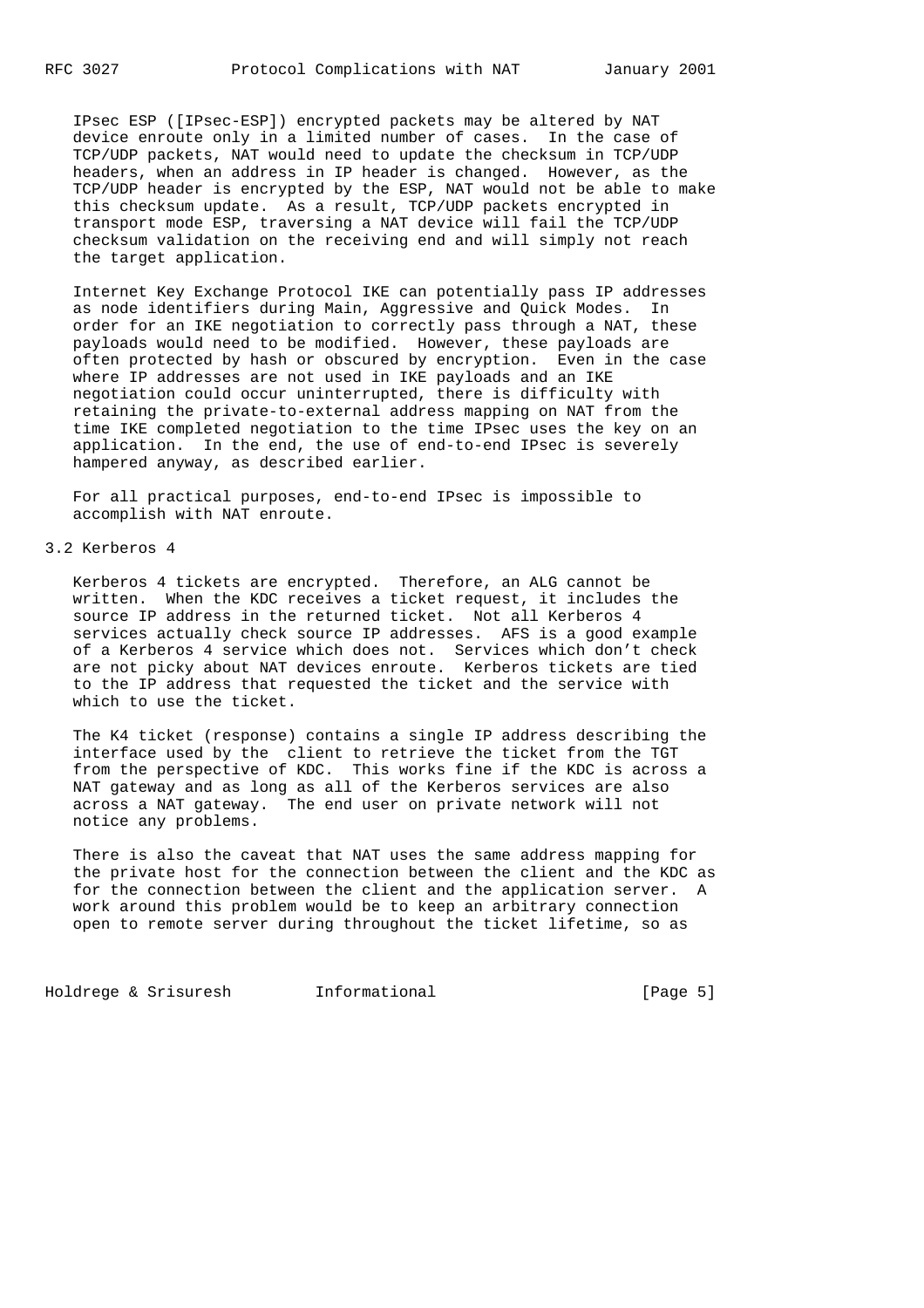not to let NAT drop the address binding. Alternately, an ALG will need to be deployed to ensure that NAT would not change address bindings during the lifetime of a ticket and between the time a ticket is issued to private host and the time the ticket is used by private host.

 But, the ticket will be valid from any host within the private realm of NAPT. Without NAPT, an attacker needs to be able to spoof the source IP addresses of a connection that is being made in order to use a stolen ticket on a different host. With NAPT, all the attacker needs to do from the private realm of NAPT is to simply gain possession of a ticket. Of course, this assumes, NAPT private domain is not a trusted network - not surprisingly, since many attacks occur from inside the organization.

### 3.3 Kerberos 5

 Just as with Kerberos 4, Kerberos 5 tickets are encrypted. Therefore, an ALG cannot be written.

 In Kerberos 5, the client specifies a list of IP addresses which the ticket should be valid for, or it can ask for a ticket valid for all IP addresses. By asking for an all-IP-addresses ticket or a ticket containing the NAPT device address, you can get krb5 to work with an NAPT device, although it isn't very transparent (it requires the clients to behave differently than they otherwise would). The MIT krb5 1.0 implementation didn't have any configurability for what IP addresses the client asked for (it always asked for the set of its interface addresses) and did not interact well with NAT. The MIT krb5 1.1 implementation allows you to put "noaddresses" somewhere in krb5.conf to request all-IP-addresses-valid tickets.

 The K5 ticket (response) contains IP addresses, as requested by the client node, from which the ticket is to be considered valid. If the services being accessed with Kerberos authentication are on the public side of the NAT, then the Kerberos authentication will fail because the IP address used by the NAT (basic NAT or NAPT) is not in the list of acceptable addresses.

 There are two workarounds in Kerberos 5 both of which reduce the security of the tickets. The first is to have the clients in NAPT private realm specify the public IP address of the NAPT in the ticket's IP list. But this leads to the same security problem detailed for K4. Plus, it is not obvious for the client in the private domain to find out the public IP Address of the NAPT. That would be a change of application behavior on end-host.

Holdrege & Srisuresh Informational (Page 6)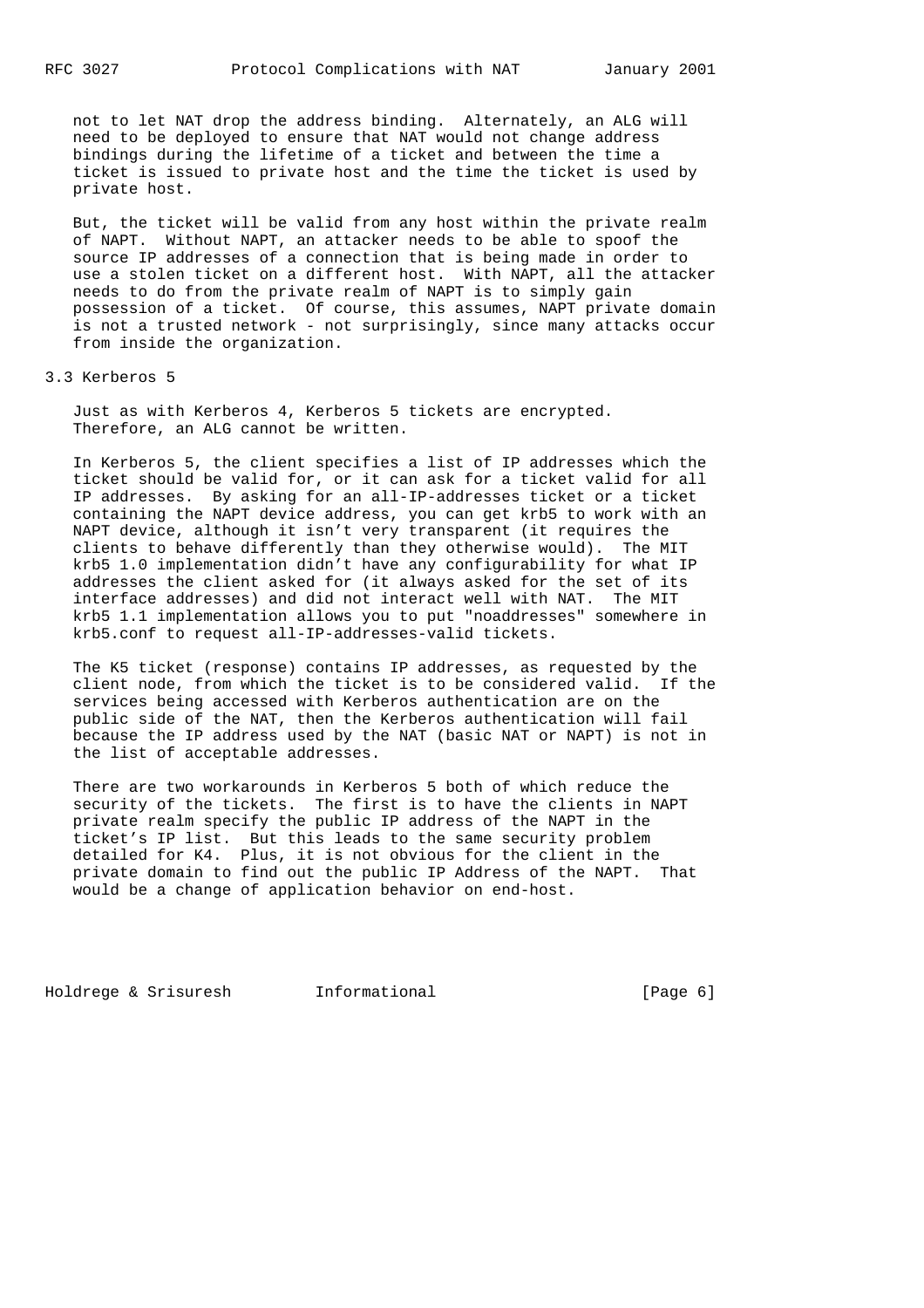The second method is to remove all IP addresses from the K5 tickets but this now makes theft of the ticket even worse since the tickets can be used from anywhere. Not just from within the private network.

3.4 The X Windowing System and X-term/Telnet

 The X Windowing system is TCP based. However, the client-server relationship with these applications is reverse compared to most other applications. The X server or Open-windows server is the display/mouse/keyboard unit (i.e., the one that controls the actual Windows interface). The clients are the application programs driving the Windows interface.

 Some machines run multiple X Windows servers on the same machine. The first X Windows server is at TCP port 6000. The first Open Windows server can be at port 6000 or port 2000 (more flexible). We will mainly refer X windowing system for illustration purposes here.

 X-term Transmits IP addresses from the client to the server for the purpose of setting the DISPLAY variable. When set the DISPLAY variable is used for subsequent connections from X clients on the host to an X server on the workstation. The DISPLAY variable is sent inline during the TELNET negotiations as

DISPLAY=<local-ip-addr>:<server>.<display>

where the <local-ip-addr> is retrieved by looking at the local ip address associated with the socket used to connect to <server>. The <server> determines which port (6000 + <server>) should be used to make the connection. <display> is used to indicate which monitor attached to the X server should be used but is not important to this discussion.

The <local-ip-addr> used is not a DNS name because:

- . The is no ability for the local machine to know its DNS name without performing a reverse DNS lookup on the local-ip-addr
- . There is no guarantee that the name returned by a reverse DNS lookup actually maps back to the local IP address.
- . Lastly, without DNSSEC, it may not be safe to use DNS addresses because they can easily be spoofed. NAT and DNS-ALG cannot work unless DNSSEC is disabled.

 A common use of this application is people dialing in to corporate offices from their X terminals at home. Say, the X client is running on a host on the public side of the NAT and X server is running on a

Holdrege & Srisuresh Informational [Page 7]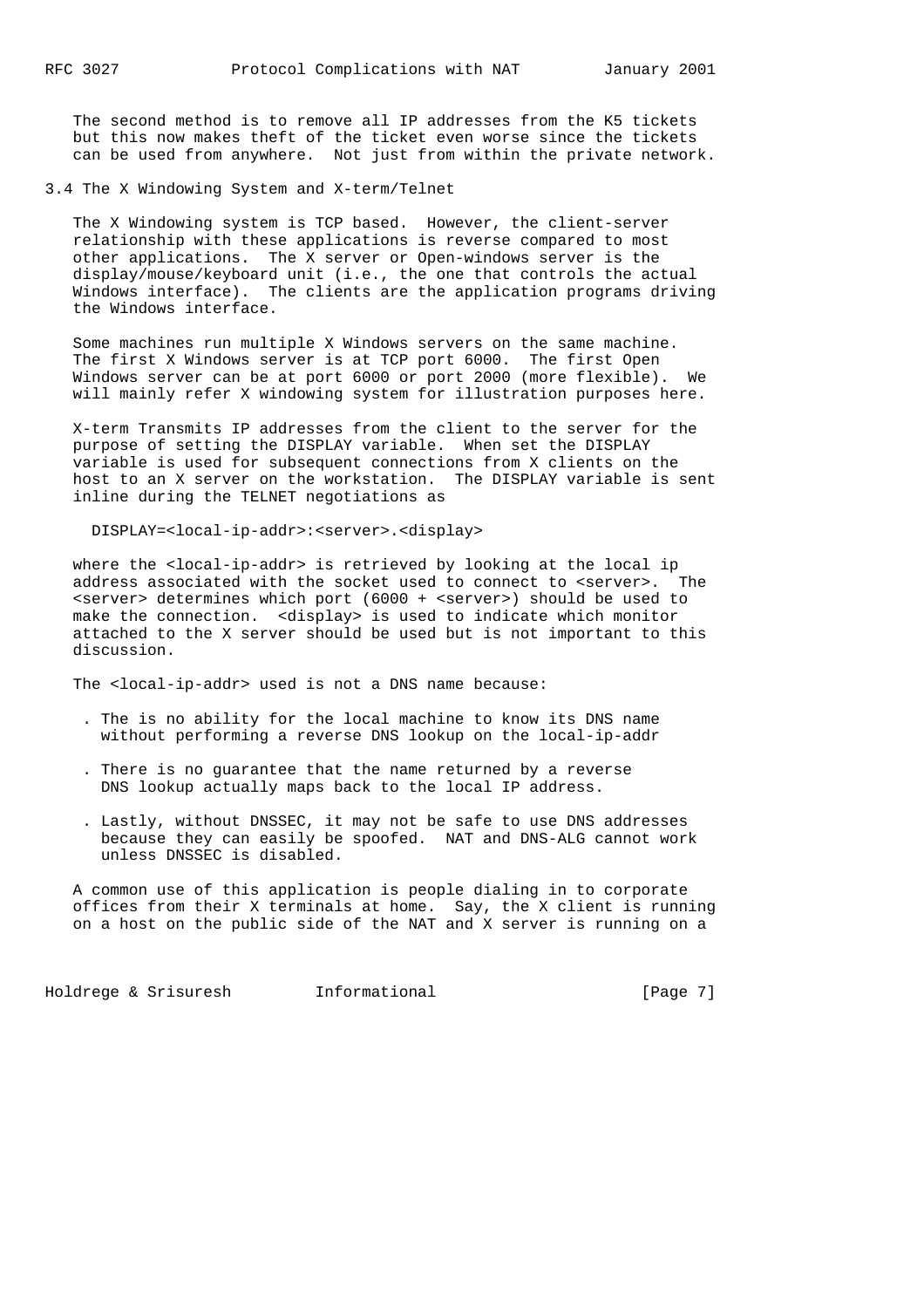host on the private side of the NAT. The DISPLAY variable is transmitted inline to the host the X client is running in some way. The process transmitting the contents of the DISPLAY variable does not know the address of the NAT.

 If the channel transmitting the DISPLAY variable is not encrypted, NAT device might solicit the help of an ALG to replace the IP address and configure a port in the valid display range (ports 6000 and higher) to act as a gateway. Alternately, NAT may be configured to listen for incoming connections to provide access to the X Server(s), without requiring an ALG. But, this approach increases the security risk by providing access to the X server that would not otherwise be available. As the ALG tampers with the IP addresses it will also not be possible for X Authorization methods other than MIT-MAGIC-COOKIE-1 to be used. MIT-MAGIC-COOKIE-1 is the least secure of all the documented X Authorization methods.

When START TLS is used there may be client certificate verification problems caused by the NAT depending on the information provided in the certificate.

#### 3.5 RSH/RLOGIN

 RSH uses multiple sessions to support separate streams for stdout and stderr. A random port number is transmitted inline from the client to the server for use as stderr port. The stderr socket is a connection back from the server to the client. And unlike FTP, there is no equivalent to PASV mode. For traditional NAT, this is a problem as traditional NAT would not permit incoming sessions.

 RLOGIN does not use multiple sessions. But the Kerberos protected versions of RSH and RLOGIN will not work in a NAT environment due to the ticket problems and the use of multiple sessions.

4.0 Protocols that can work with the aid of an ALG

 This document predominantly addresses problems associated with Traditional NAT, especially NAPT.

# 4.1 FTP

 FTP is a TCP based application, used to reliably transfer files between two hosts. FTP uses bundled session approach to accomplish this.

 FTP is initiated by a client accessing a well-known port number 21 on the FTP server. This is called the FTP control session. Often, an additional data session accompanies the control session. By default,

Holdrege & Srisuresh Informational (Page 8)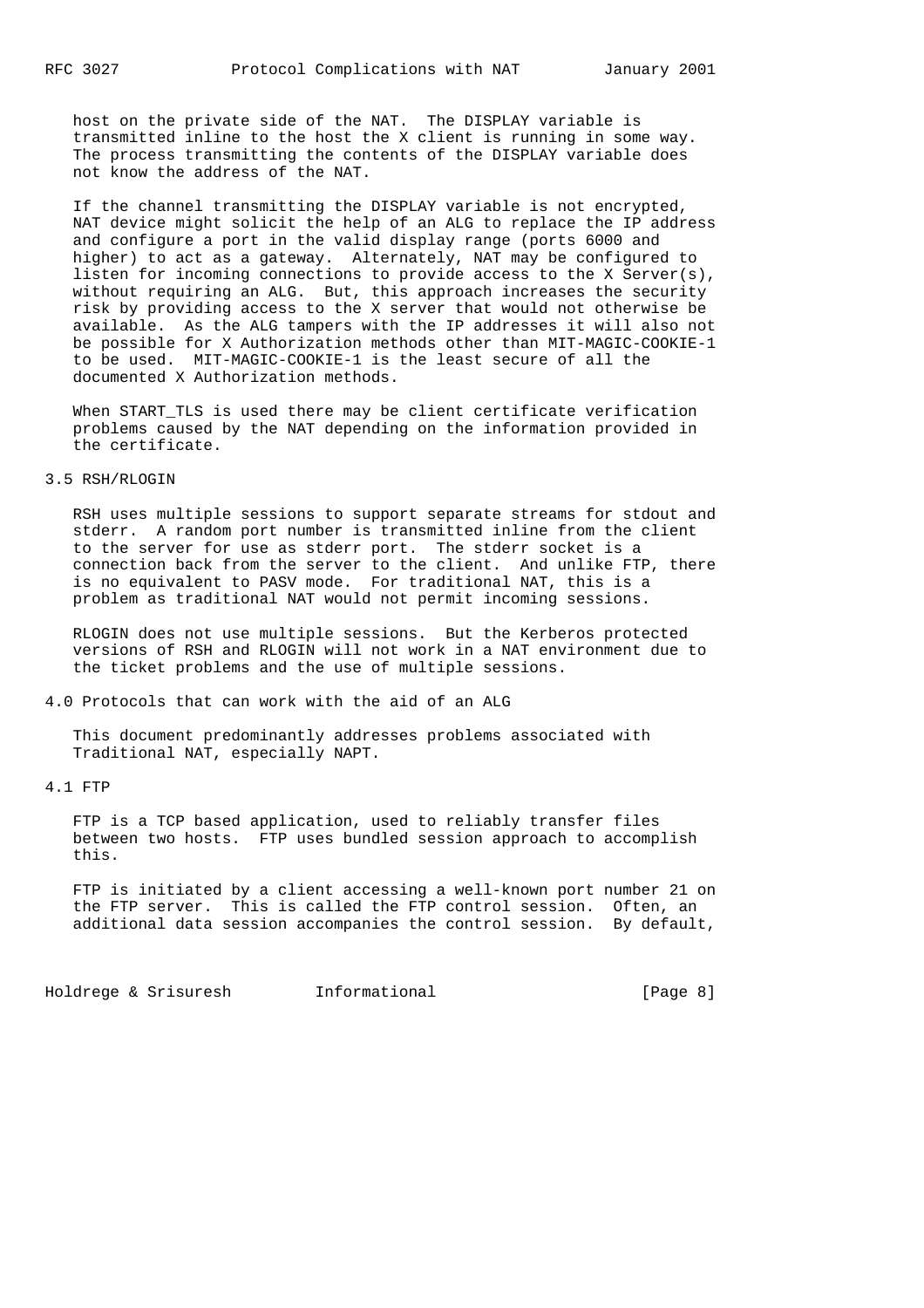the data session would be from TCP port 20 on server to the TCP port client used to initiate control session. However, the data session ports may be altered within the FTP control sessions using ASCII encoded PORT and PASV commands and responses.

 Say, an FTP client is in a NAT supported private network. An FTP ALG will be required to monitor the FTP control session (for both PORT and PASV modes) to identify the FTP data session port numbers and modify the private address and port number with the externally valid address and port number. In addition, the sequence and acknowledgement numbers, TCP checksum, IP packet length and checksum have to be updated. Consequently the sequence numbers in all subsequent packets for that stream must be adjusted as well as TCP ACK fields and checksums.

 In rare cases, increasing the size of the packet could cause it to exceed the MTU of a given transport link. The packet would then have to be fragmented which could affect performance. Or, if the packet has the DF bit set, it would be ICMP rejected and the originating host would then have to perform Path MTU Discovery. This could have an adverse effect on performance.

 Note however, if the control command channel is secured, it will be impossible for an ALG to update the IP addresses in the command exchange.

When AUTH is used with Kerberos 4, Kerberos 5, and TLS, the same problems that occur with X-Term/Telnet occur with FTP.

 Lastly, it is of interest to note section 4 of RFC 2428 (FTP extensions for IPv6 and NATs) which describes how a new FTP port command (EPSV ALL) can be used to allow NAT devices to fast-track the FTP protocol, eliminating further processing through ALG, if the remote server accepts "EPSV ALL".

## 4.2 RSVP

 RSVP is positioned in the protocol stack at the transport layer, operating on top of IP (either IPv4 or IPv6). However, unlike other transport protocols, RSVP does not transport application data but instead acts like other Internet control protocols (for example, ICMP, IGMP, routing protocols). RSVP messages are sent hop-by-hop between RSVP-capable routers as raw IP datagrams using protocol number 46. It is intended that raw IP datagrams should be used between the end systems and the first (or last) hop router. However, this may not always be possible as not all systems can do raw network I/O. Because of this, it is possible to encapsulate RSVP messages within UDP datagrams for end-system communication. UDP-encapsulated

Holdrege & Srisuresh Informational [Page 9]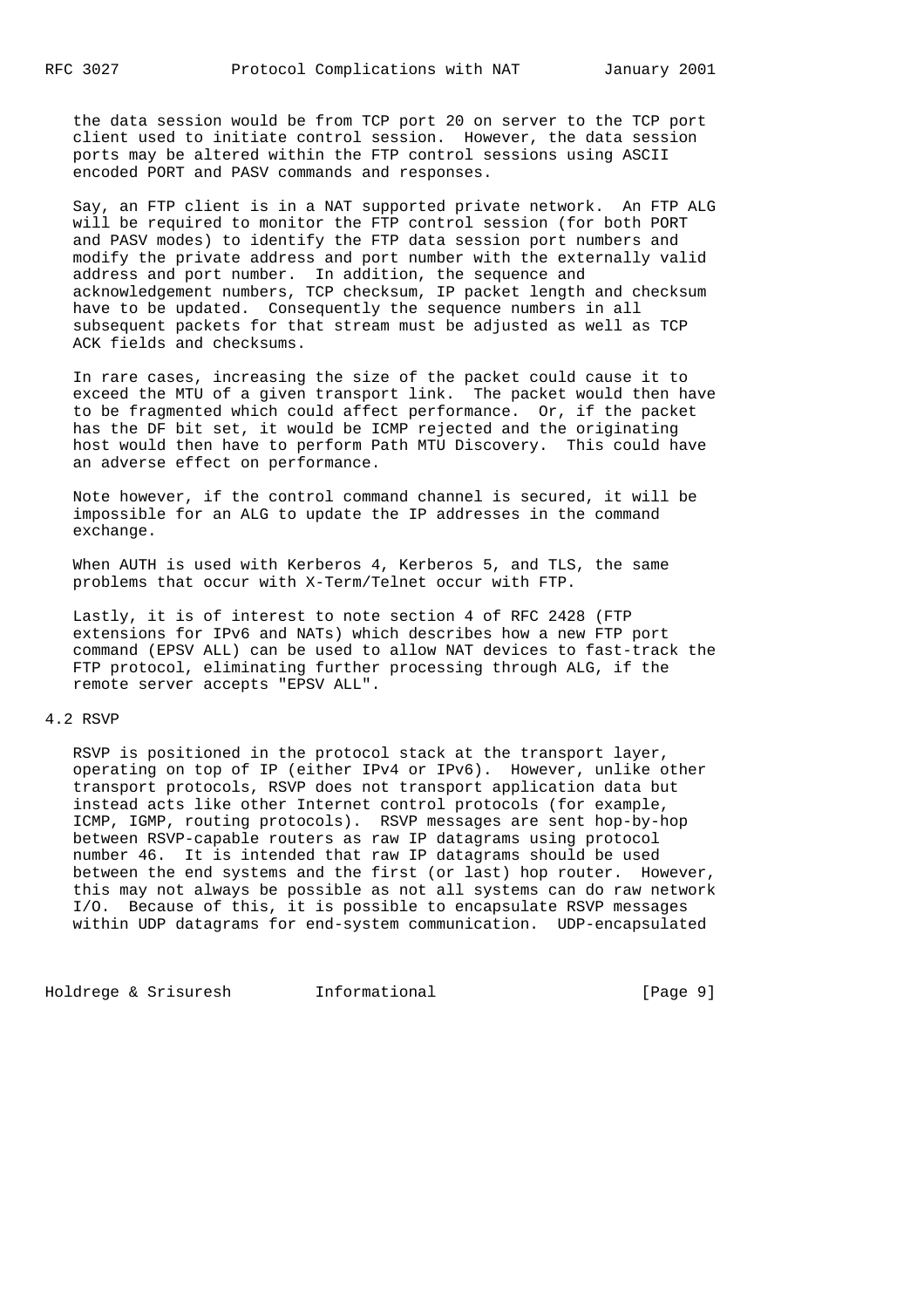RSVP messages are sent to either port 1698 (if sent by an end system) or port 1699 (if sent by an RSVP-enabled router). For more information concerning UDP encapsulation of RSVP messages; consult Appendix C of RFC 2205.

 An RSVP session, a data flow with a particular destination and transport-layer protocol, is defined by:

 Destination Address - the destination IP address for the data packets. This may be either a unicast or a multicast address.

Protocol ID - the IP protocol ID (for example, UDP or TCP).

 Destination Port - a generalized destination port that is used for demultiplexing at a layer above the IP layer.

 NAT devices are presented with unique problems when it comes to supporting RSVP. Two issues are:

 1. RSVP message objects may contain IP addresses. The result is that an RSVP-ALG must be able to replace the IP addresses based upon the direction and type of the message. For example, if an external sender were to send an RSVP Path message to an internal receiver, the RSVP session will specify the IP address that the external sender believes is the IP address of the internal receiver. However, when the RSVP Path message reaches the NAT device, the RSVP session must be changed to reflect the IP address that is used internally for the receiver. Similar actions must be taken for all message objects that contain IP addresses.

 2. RSVP provides a means, the RSVP Integrity object, to guarantee the integrity of RSVP messages. The problem is that because of the first point, a NAT device must be able to change IP addresses within the RSVP messages. However, when this is done, the RSVP Integrity object is no longer valid as the RSVP message has been changed. Therefore an RSVP-ALG will not work when RSVP Integrity Object is used.

### 4.3 DNS

 DNS is a TCP/UDP based protocol. Domain Names are an issue for hosts which use local DNS servers in NAT private realm. DNS name to address mapping for hosts in private domain should be configured on an authoritative name server within private domain. This server would be accessed by external and internal hosts alike for name resolutions. A DNS-ALG would be required to perform address to name conversions on DNS queries and responses. [DNS-ALG] describes DNS- ALG

Holdrege & Srisuresh Informational [Page 10]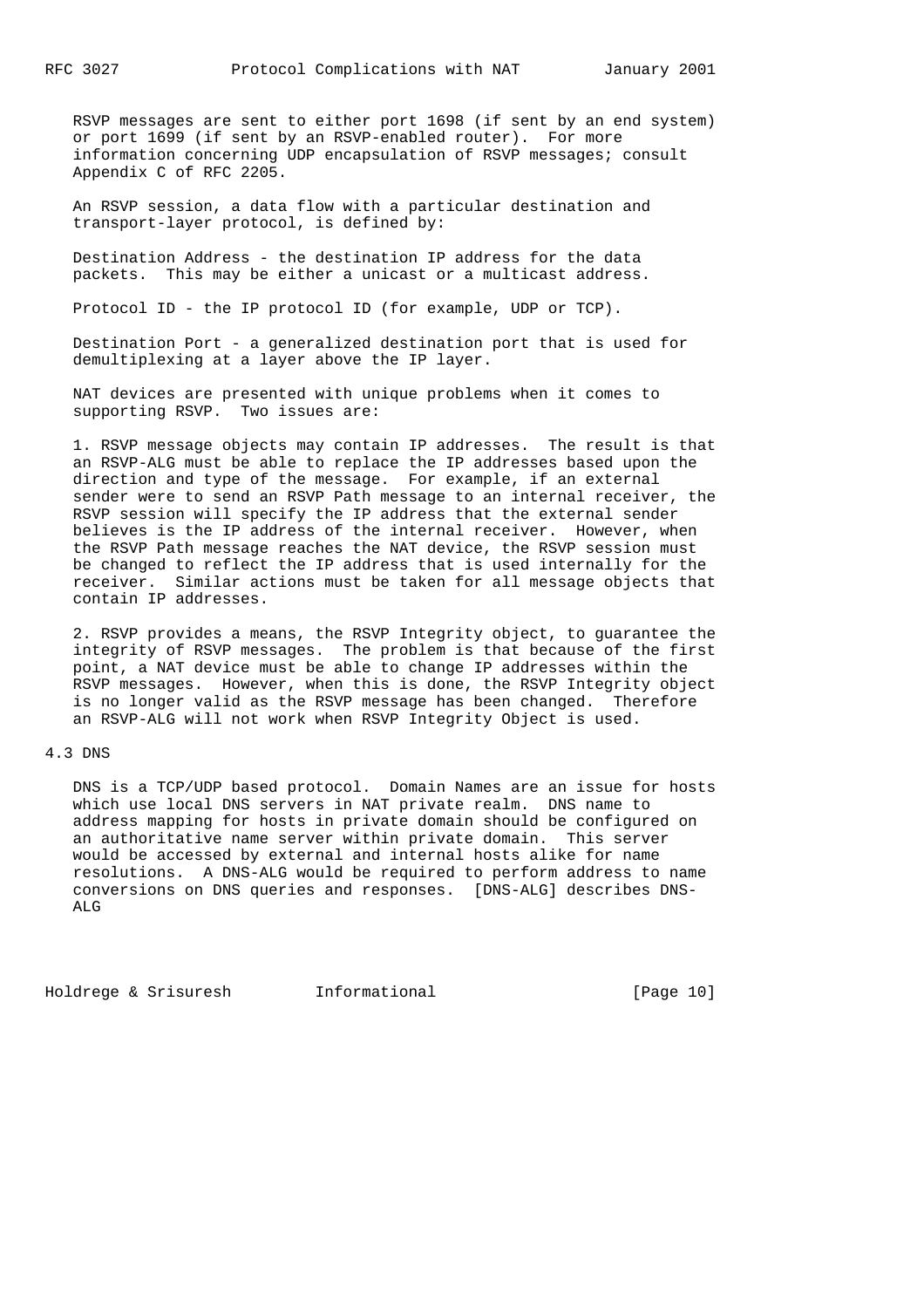in detail. If DNS packets are encrypted/authenticated per DNSSEC, then DNS\_ALG will fail because it won't be able to perform payload modifications.

 Applications using DNS resolver to resolve a DNS name into an IP address, assume availability of address assignment for reuse by the application specific session. As a result, DNS-ALG will be required to keep the address assignment (between private and external addresses) valid for a pre-configured period of time, past the DNS query.

 Alternately, if there isn't a need for a name server within private domain, private domain hosts could simply point to an external name server for external name lookup. No ALG is required when the name server is located in external domain.

#### 4.4 SMTP

 SMTP is a TCP based protocol ([SMTP]), used by Internet email programs such as sendmail to send TCP-based email messages to well known port 25. The mail server may be located within or outside private domain. But, the server must be assigned a global name and address, accessible by external hosts. When mail server is located within private domain, inbound SMTP sessions must be redirected to the private host from its externally assigned address. No special mapping is required when Mail server is located in external domain.

 Generally speaking, mail systems are configured such that all users specify a single centralized address (such as fooboo@company.com), instead of including individual hosts (such as fooboo@hostA.company.com). The central address must have an MX record specified in the DNS name server accessible by external hosts.

 In the majority of cases, mail messages do not contain reference to private IP addresses or links to content data via names that are not visible to outside. However, some mail messages do contain IP addresses of the MTAs that relay the message in the "Received: " field. Some mail messages use IP addresses in place of FQDN for debug purposes or due to lack of a DNS record, in "Mail From: " field.

 If one or more MTAs were to be located behind NAT in a private domain, and the mail messages are not secured by signature or cryptographic keys, an SMTP-ALG may be used to translate the IP address information registered by the MTAs. If the MTAs have static address mapping, the translation would be valid across realms for long periods of time.

Holdrege & Srisuresh Informational [Page 11]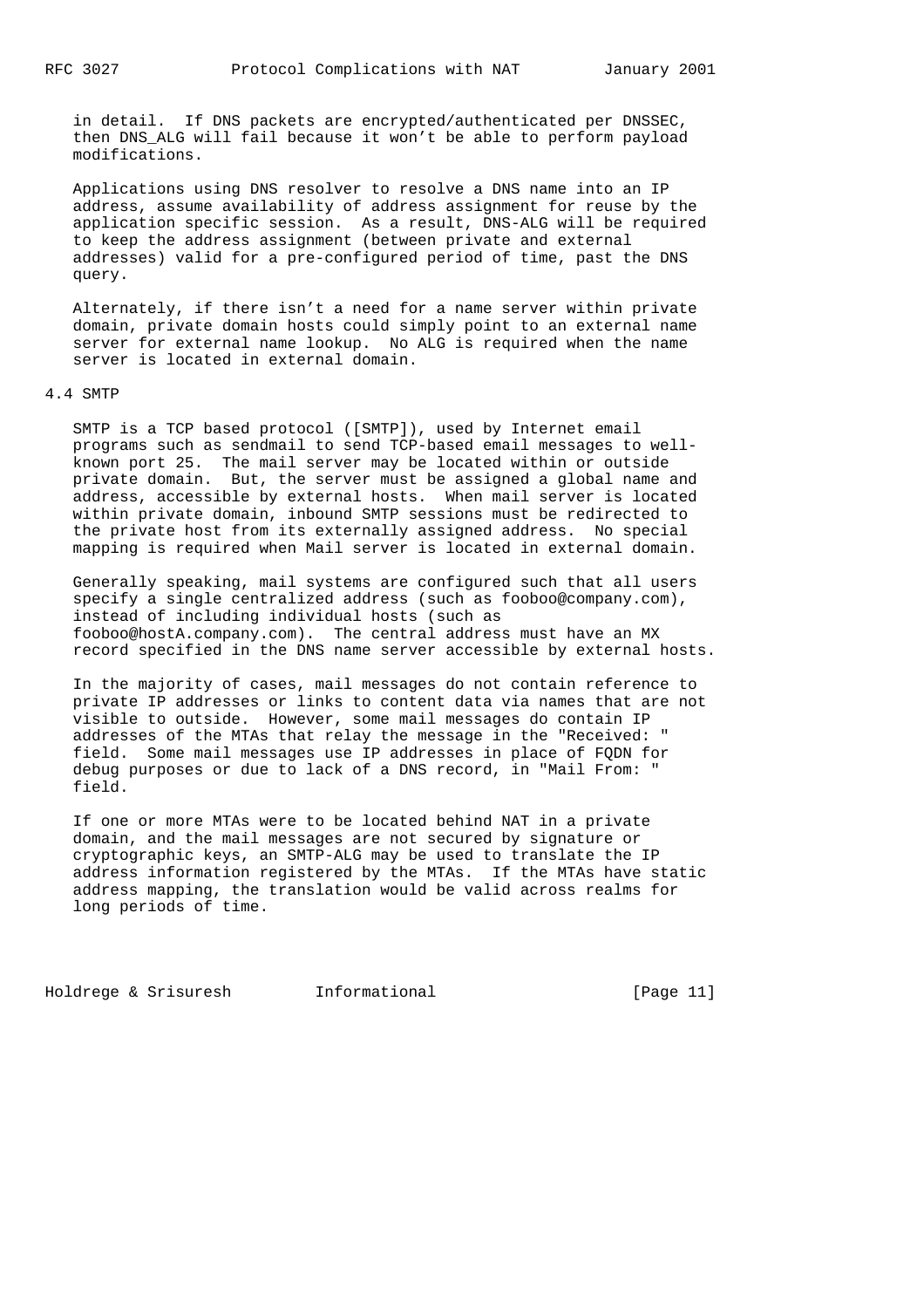The ability to trace the mail route may be hampered or prevented by NAT alone, without the ALG. This can cause problems when debugging mail problems or tracking down abusive users of mail.

4.5 SIP

 SIP (Refer [SIP]) can run on either TCP or UDP, but by default on the same port 5060.

 When used with UDP, a response to a SIP request does not go to the source port the request came from. Rather the SIP message contains the port number the response should be sent to. SIP makes use of ICMP port unreachable errors in the response to request transmissions. Request messages are usually sent on the connected socket. If responses are sent to the source port in the request, each thread handling a request would have to listen on the socket it sent the request on. However, by allowing responses to come to a single port, a single thread can be used for listening instead.

 A server may prefer to place the source port of each connected socket in the message. Then each thread can listen for responses separately. Since the port number for a response may not go to the source port of the request, SIP will not normally traverse a NAT and would require a SIP-ALG.

 SIP messages carry arbitrary content, which is defined by a MIME type. For multimedia sessions, this is usually the Session Description Protocol (SDP RFC 2327). SDP may specify IP addresses or ports to be used for the exchange of multimedia. These may loose significance when traversing a NAT. Thus a SIP-ALG would need the intelligence to decipher and translate realm-relevant information.

 SIP carries URL's in its Contact, To and From fields that specify signaling addresses. These URL's can contain IP addresses or domain names in the host port portion of the URL. These may not be valid once they traverse a NAT.

 As an alternative to an SIP-ALG, SIP supports a proxy server which could co-reside with NAT and function on the globally significant NAT port. Such a proxy would have a locally specific configuration.

4.6 RealAudio

 In default mode, RealAudio clients (say, in a private domain) access TCP port 7070 to initiate conversation with a real-audio server (say, located an external domain) and to exchange control messages during playback (ex: pausing or stopping the audio stream). Audio session parameters are embedded in the TCP control session as byte stream.

Holdrege & Srisuresh Informational [Page 12]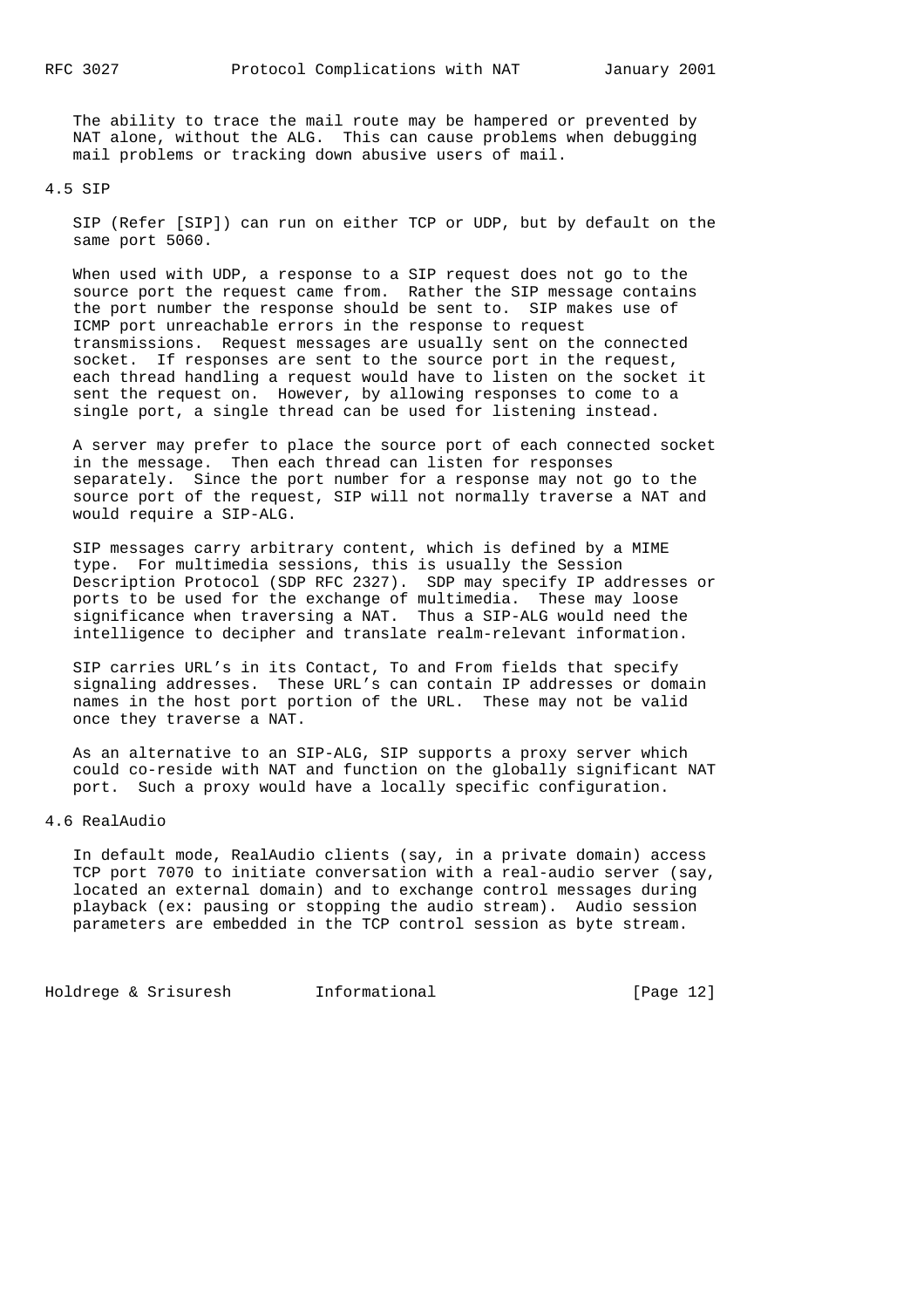The actual audio traffic is carried in the opposite direction on incoming UDP based packets (originated from the server) directed to ports in the range of 6970-7170.

 As a result, RealAudio is broken by default on a traditional NAT device. A work around for this would be for the ALG to examine the TCP traffic to determine the audio session parameters and selectively enable inbound UDP sessions for the ports agreed upon in the TCP control session. Alternately, the ALG could simply redirect all inbound UDP sessions directed to ports 6970-7170 to the client address in the private domain.

 For bi-Directional NAT, you will not need an ALG. Bi-directional NAT could simply treat each of the TCP and UDP sessions as 2 unrelated sessions and perform IP and TCP/UDP header level translations.

 The readers may contact RealNetworks for detailed guidelines on how their applications can be made to work, traversing through NAT and firewall devices.

4.7 H.323

 H.323 is complex, uses dynamic ports, and includes multiple UDP streams. Here is a summary of the relevant issues:

 An H.323 call is made up of many different simultaneous connections. At least two of the connections are TCP. For an audio-only conference, there may be up to 4 different UDP 'connections' made.

All connections except one are made to ephemeral (dynamic) ports.

 Calls can be initiated from the private as well as the external domain. For conferencing to be useful, external users need to be able to establish calls directly with internal users' desktop systems.

 The addresses and port numbers are exchanged within the data stream of the 'next higher' connection. For example, the port number for the H.245 connection is established within the Q.931 data stream. (This makes it particularly difficult for the ALG, which will be required to modify the addresses inside these data streams.) To make matters worse, it is possible in Q.931, for example, to specify that the H.245 connection should be secure (encrypted). If a session is encrypted, it is impossible for the ALG to decipher the data stream, unless it has access to the shared key.

 Most of the control information is encoded in ASN.1 (only the User- User Information within Q.931 Protocol Data Units, or PDUs, is

Holdrege & Srisuresh Informational [Page 13]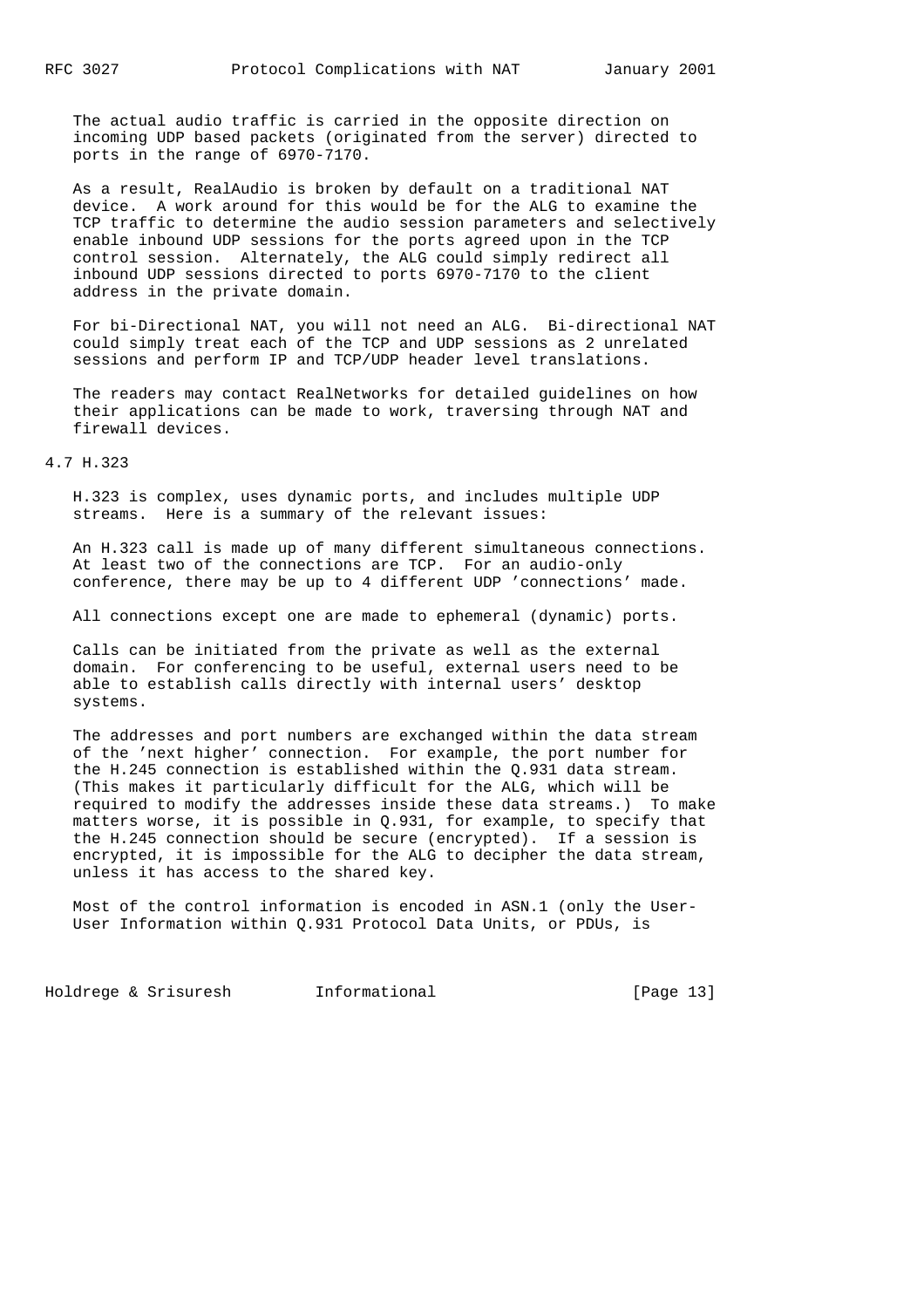ASN.1-encoded (other parts of each Q.931 PDU are not encoded). For those unfamiliar with ASN.1, suffice it to say that it is a complex encoding scheme, which does not end up with fixed byte offsets for address information. In fact, the same version of the same application connecting to the same destination may negotiate to include different options, changing the byte offsets.

 Below is the protocol exchange for a typical H.323 call between User A and User B. A's IP address is 88.88.88.88 and B's IP address is 99.99.99.99. Note that the Q.931 and H.245 messages are encoded in ASN.1 in the payload of an RTP packet. So to accomplish a connection through a NAT device, an H.323-ALG will be required to examine the packet, decode the ASN.1, and translate the various H.323 control IP addresses.

 User A User B A establishes connection to B on well known Q.931 port (1720) -----------------------------------------------> Q.931 Setup caller address = 88.88.88.88 caller port  $= 1120$  callee address = 99.99.99.99 callee  $port = 1720$  <----------------------------------------------- Q.931 Alerting <----------------------------------------------- Q.931 Connect H.245 address = 99.99.99.99 H.245 port = 1092 User A establishes connection to User B at 99.99.99.99, port 1092 <----------------------------------------------> Several H.245 messages are exchanged (Terminal Capability Set, Master Slave Determination and their respective ACKs) <----------------------------------------------- H.245 Open Logical Channel, channel = 257 RTCP address = 99.99.99.99  $RTCP$  port = 1093 -----------------------------------------------> H.245 Open Logical Channel Ack, channel = 257 RTP address = 88.88.88.88  $RTP$  port = 2002 (This is where User A would like RTP data sent to)

Holdrege & Srisuresh Informational [Page 14]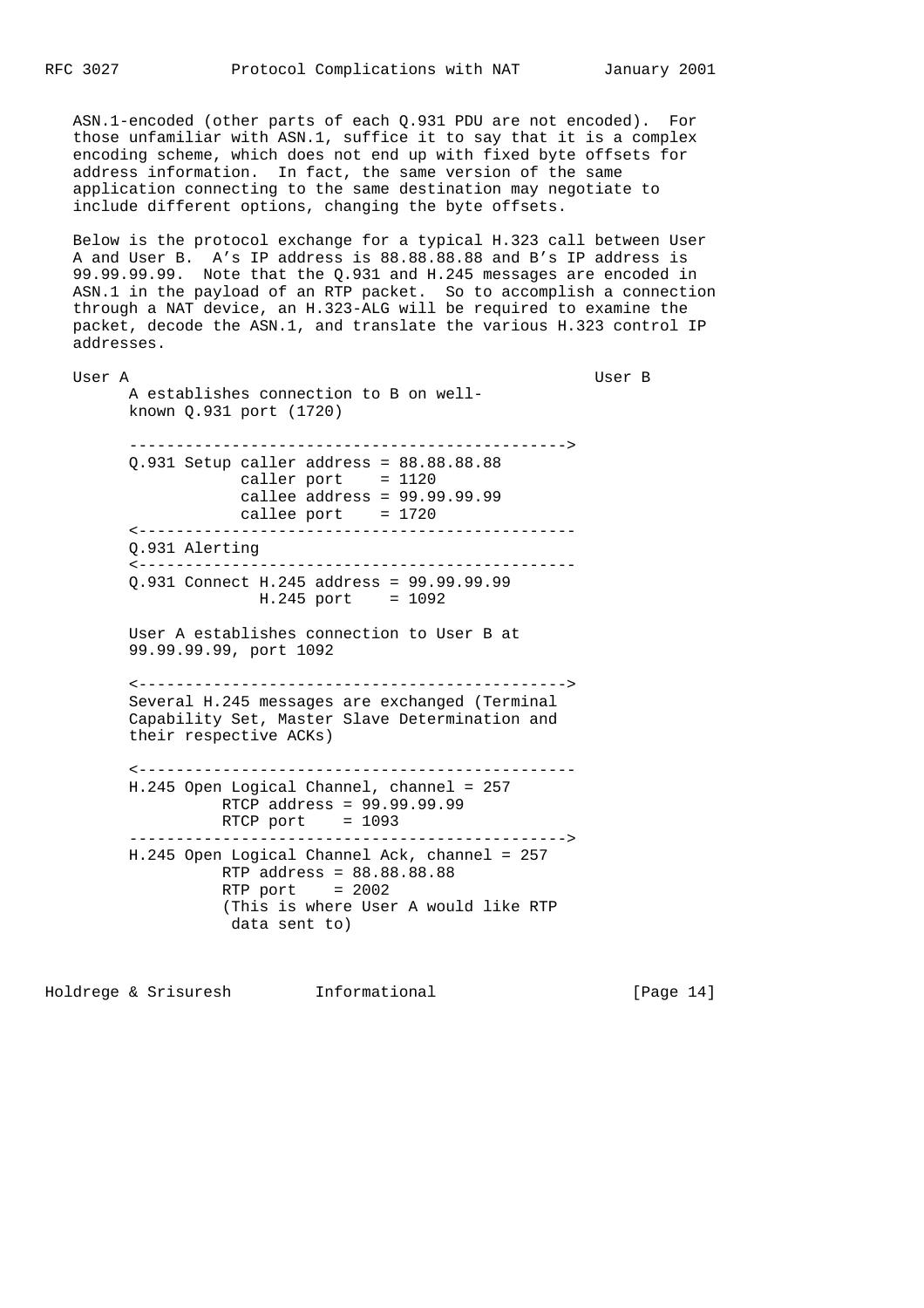RTCP address = 88.88.88.88 RTCP port = 2003 -----------------------------------------------> H.245 Open Logical Channel, channel = 257 RTCP address = 88.88.88.88  $RTCP$  port = 2003 <----------------------------------------------- H.245 Open Logical Channel Ack, channel = 257 RTP address = 99.99.99.99 RTP port  $= 1092$  (This is where User B would like RTP data sent to) RTCP address = 99.99.99.99  $RTP$  port = 1093

 Also note that if an H.323 Gateway resided inside a NAT boundary, the ALG would have to be cognizant of the various gateway discovery schemes and adapt to those schemes as well. Or if just the H.323 host/terminal was inside the NAT boundary and tried to register with a Gatekeeper, the IP information in the registration messages would have to be translated by NAT.

# 4.8 SNMP

 SNMP is a network management protocol based on UDP. SNMP payload may contain IP addresses or may refer IP addresses through an index into a table. As a result, when devices within a private network are managed by an external node, SNMP packets transiting a NAT device may contain information that is not relevant in external domain. In some cases, as described in [SNMP-ALG], an SNMP ALG may be used to transparently convert realm-specific addresses into globally unique addresses. Such an ALG assumes static address mapping and bi directional NAT. It can only work for the set of data types (textual conventions) understood by the SNMP-ALG implementation and for a given set of MIB modules. Furthermore, replacing IP addresses in the SNMP payload may lead to communication failures due to changes in message size or changes in the lexicographic ordering.

 Making SNMP ALGs completely transparent to all management applications is not an achievable task. The ALGs will run into problems with SNMPv3 security features, when authentication (and optionally privacy) is enabled, unless the ALG has access to security keys. [NAT-ARCH] also hints at potential issues with SNMP management via NAT.

 Alternately, SNMP proxies, as defined in [SNMP-APPL], may be used in conjunction with NAT to forward SNMP messages to external SNMP engines (and vice versa). SNMP proxies are tailored to the private

Holdrege & Srisuresh Informational [Page 15]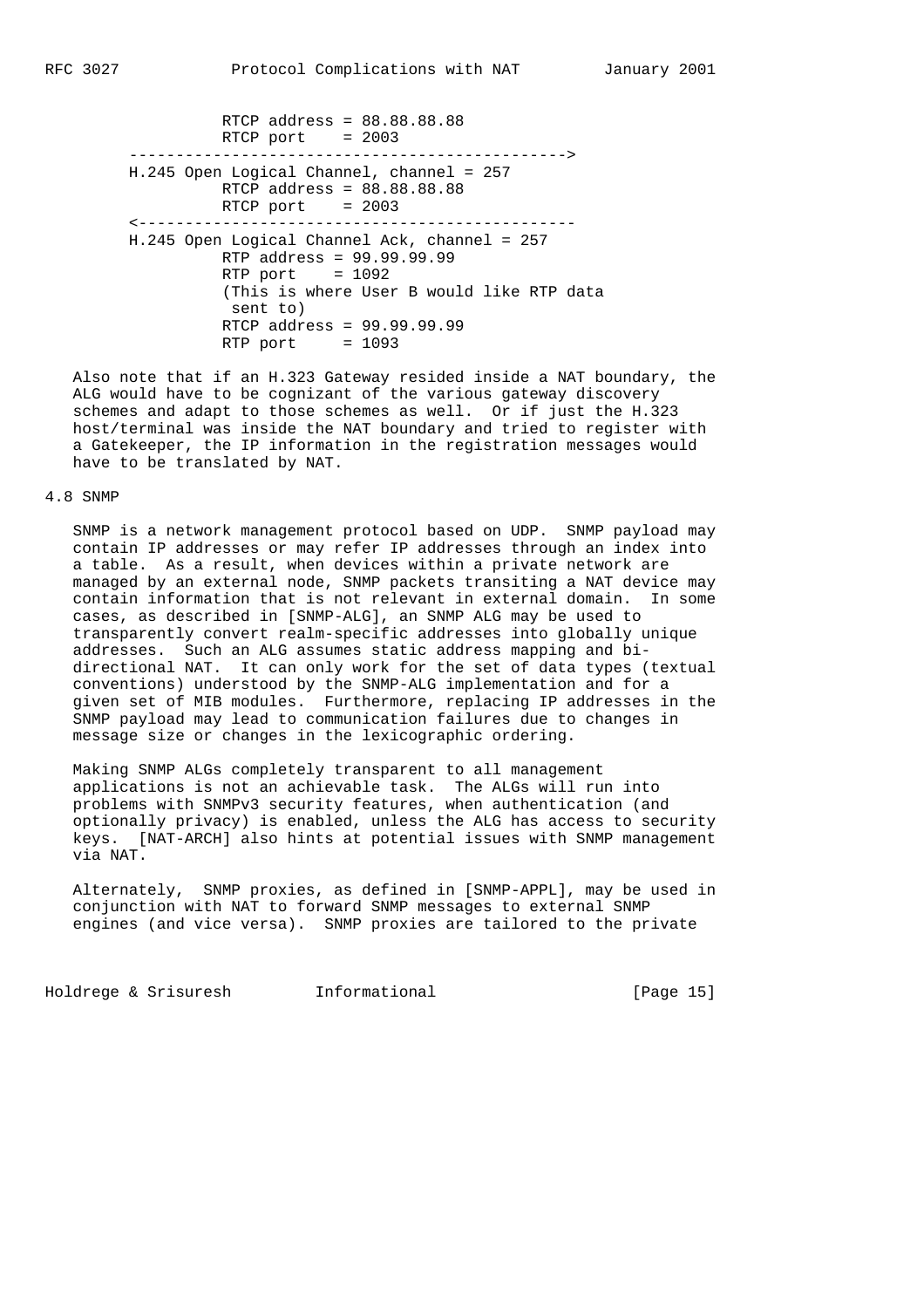domain context and can hence operate independent of the specific managed object types being accessed. The proxy solution will require the external management application to be aware of the proxy forwarder and the individual nodes being managed will need to be configured to direct their SNMP traffic (notifications and requests) to the proxy forwarder.

# 5.0 Protocols designed explicitly to work with NAT enroute

## 5.1 Activision Games

 Activision Games were designed to be NAT-friendly so as not to require an ALG for the games to work transparently through traditional NAT devices. Game players within a private domain can play with other players in the same domain or external domain. Activision gaming protocol is proprietary and is based on UDP. The address server uses UDP port number 21157 and is expected to be located in the global address realm.

 Game players connect to the address server first, and send their private IP address information (such as private IP address and UDP port number) in the initial connect message. The server notes private address information from the connect message and external address information from the IP and UDP headers. The server then sends both the private and external address information of the game player to all the other peer players. At this point, each game player knows the private and public address information of every other peer. Subsequent to this, each client opens up symmetrical direct connection to each other and uses whichever address (private or external) works first.

 Now, the clients can have a session directly with other clients (or) they can have session with other clients via the gaming server. The key is to allow reuse of the same (global address, assigned UDP port) tuple used for initial connection to the game server for all subsequent connections to the client. A game player is recognized by one of (private address, UDP port) or (global address, assigned UDP port) by all other peer players. So, the binding between tuples should remain unchanged on NAT, so long as the gaming player is in session with one or multiple other players.

 Opening a connection to a game server in external realm from a private host is no problem. All NAT would have to do is provide routing transparency and retain the same private-to-external address binding so long as there is a minimum of one gaming session with an external node. But, an NAPT configuration must allow multiple simultaneous UDP connections on the same assigned global address/port.

Holdrege & Srisuresh Informational [Page 16]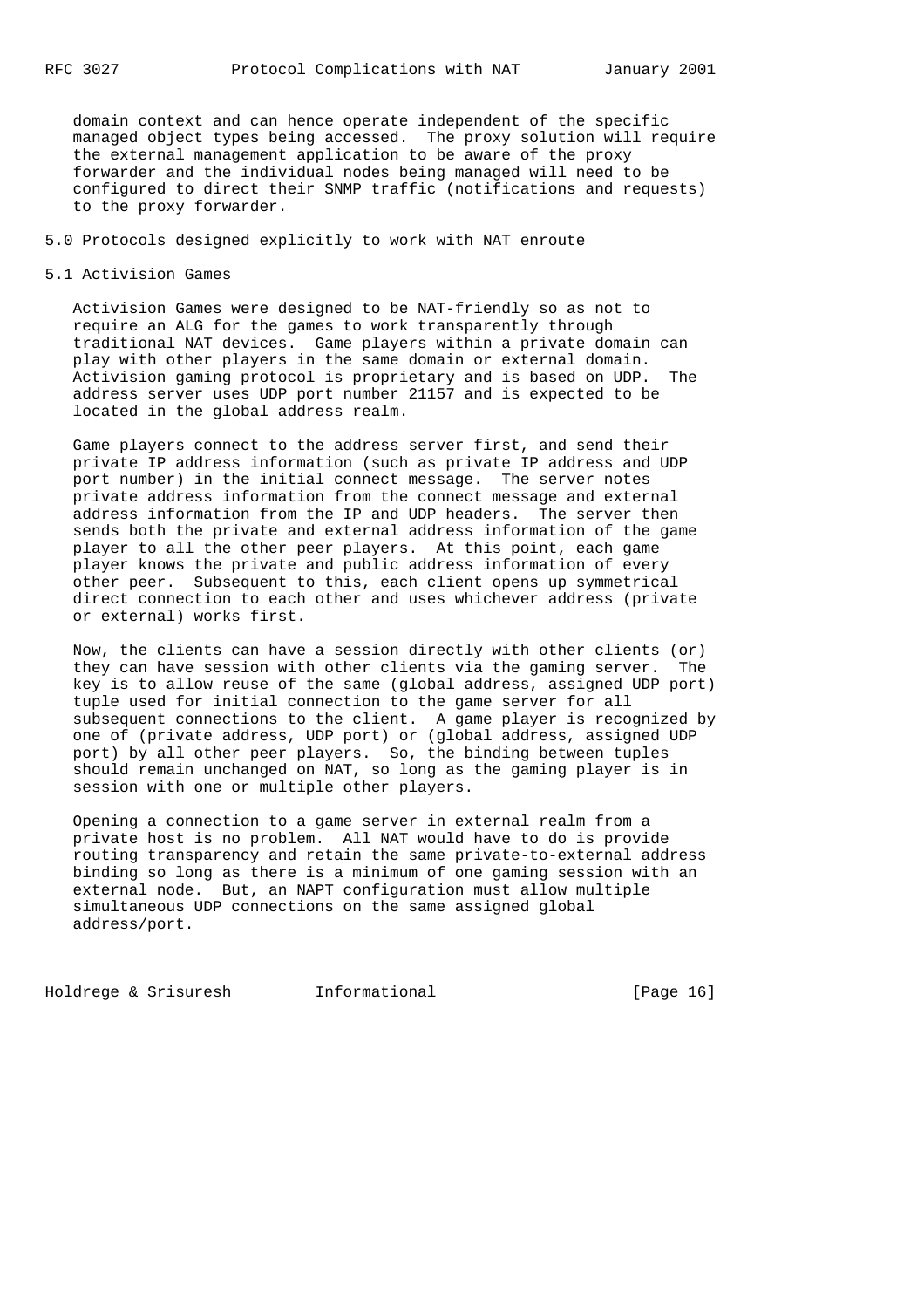The above approach has some problems. For example, a client could try contacting a private address, but that private address could be in use locally, when the private address at some other realm is meant. If the node that was contacted wrongfully has some other service or no service registered for the UDP port, the Activision connect messages are expected to be simply dropped. In the unlikely event, a registered application chooses to interpret the message, the results can be unpredictable.

 The readers may refer to Activision for the proprietary, detailed information on the function and design of this protocol.

6.0 Acknowledgements

 The authors would like to express sincere thanks to Bernard Aboba, Bill Sommerfield, Dave Cridland, Greg Hudson, Henning Schulzrine, Jeffrey Altman, Keith Moore, Thomas Narten, Vernon Shryver and others that had provided valuable input in preparing this document. Special thanks to Dan Kegel for sharing the Activision games design methodology.

7.0 Security Considerations

 The security considerations outlined in [NAT-TERM] are relevant to all NAT devices. This document does not warrant additional security considerations.

8.0 References

| [NAT-TERM] | Srisuresh, P. and M. Holdrege, "IP Network Address<br>Translator (NAT) Terminology and Considerations", RFC<br>2663, August 1999.                           |
|------------|-------------------------------------------------------------------------------------------------------------------------------------------------------------|
| [NAT-TRAD] | Srisuresh, P. and K. Egevang, "Traditional IP Network<br>Address Translator (Traditional NAT)", RFC 3022, January<br>2001.                                  |
| [H.323]    | ITU-T SG16 H.323, Intel white paper, "H.323 and<br>Firewalls", Dave Chouinard, John Richardson, Milind<br>Khare (with further assistance from Jamie Jason). |
| [SNMP-ALG] | Raz, D., Schoenwaelder, J. and B. Sugla, "An SNMP<br>Application Level Gateway for Payload Address<br>Translation", RFC 2962, October 2000.                 |

 [SNMP-APPL] Levi, D., Meyer, P. and B. Stewart, "SNMP Applications", RFC 2573, April 1999.

Holdrege & Srisuresh Informational [Page 17]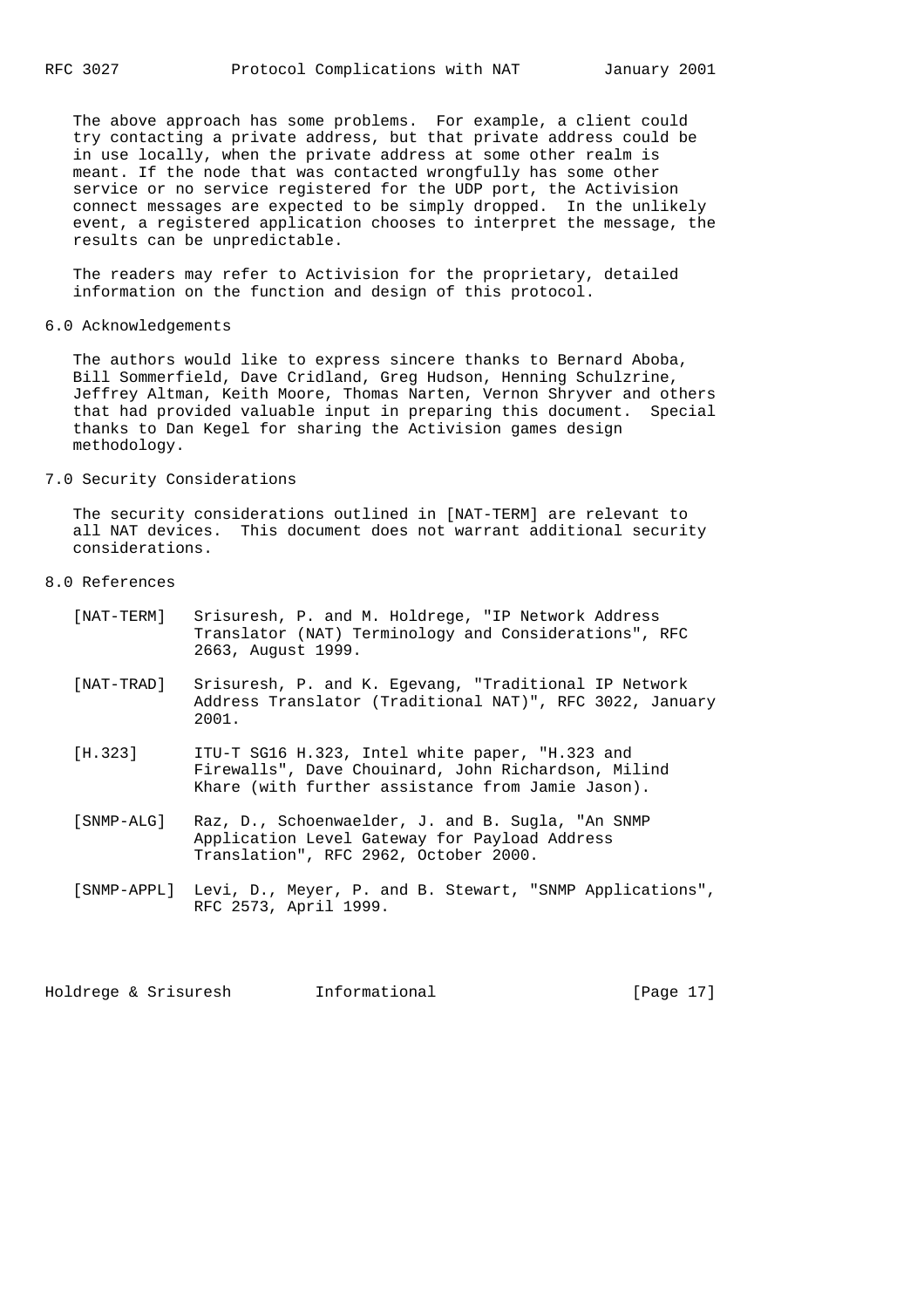| [NAT-ARCH]      | Hain, T. "Architectural Implications of NAT", RFC 2993,<br>November 2000.                                                                                                 |
|-----------------|---------------------------------------------------------------------------------------------------------------------------------------------------------------------------|
| [SMTP]          | Postel, J., "Simple Mail Transfer Protocol", STDl 10,<br>RFC 821, August 1982.                                                                                            |
| $[$ FTP $]$     | Postel, J. and J. Reynolds, "File Transfer Protocol<br>(FTP)", STD 9, RFC 959, October 1985.                                                                              |
| [SIP]           | Handley, M., Schulzrinne, H., Schooler, E. and J.<br>Rosenberg, "SIP: Session Initiation Protocol", RFC 2543,<br>March 1999.                                              |
| [X Windows]     | Scheifler, B., "FYI on the X Window System", FYI 6, RFC<br>1198, January 1991.                                                                                            |
| [RSVP]          | Braden, R., Zhang. L., Berson. S., Herzog, S. and S.<br>Jamin, "Resource ReSerVation Protocol (RSVP) -- Version<br>1 Functional Specification", RFC 2205, September 1997. |
| [DNS-TERMS]     | Mockapetris, P., "Domain Names - Concepts and<br>Facilities", STD 13, RFC 1034, November 1987.                                                                            |
| [DNS-IMPL]      | Mockapetris, P., "Domain Names - Implementation and<br>Specification", STD 13, RFC 1035, November 1987.                                                                   |
| [DNS-ALG]       | Srisuresh, P., Tsirtsis, G., Akkiraju, P. and A.<br>Heffernan, "DNS extensions to Network Address<br>Translators (DNS_ALG)", RFC 2694, September 1999.                    |
| [IPsec]         | Kent, S. and R. Atkinson, "Security Architecture for the<br>Internet Protocol", RFC 2401, November 1998.                                                                  |
| [IPsec-ESP]     | Kent, S. and R. Atkinson, "IP Encapsulating Security<br>Payload (ESP)", RFC 2406, November 1998.                                                                          |
| [IPsec-AH]      | Kent, S. and R. Atkinson, "IP Authentication Header",<br>RFC 2402, November 1998.                                                                                         |
|                 | [IPsec-DOCS] Thayer, R., Doraswamy, N. and R. Glenn, "IP Security<br>Document Roadmap", RFC 2411, November 1998.                                                          |
| $[$ NAT-SEC $]$ | Srisuresh, P., "Security Model with Tunnel-mode IPsec<br>for NAT Domains", RFC 2709, October 1999.                                                                        |
| [PRIV-ADDR]     | Rekhter, Y., Moskowitz, B., Karrenberg, D., G. de Groot,<br>and E. Lear, "Address Allocation for Private Internets",<br>BCP 5, RFC 1918, February 1996.                   |
|                 |                                                                                                                                                                           |

Holdrege & Srisuresh 1nformational 1999 [Page 18]

RFC 3027 Protocol Complications with NAT January 2001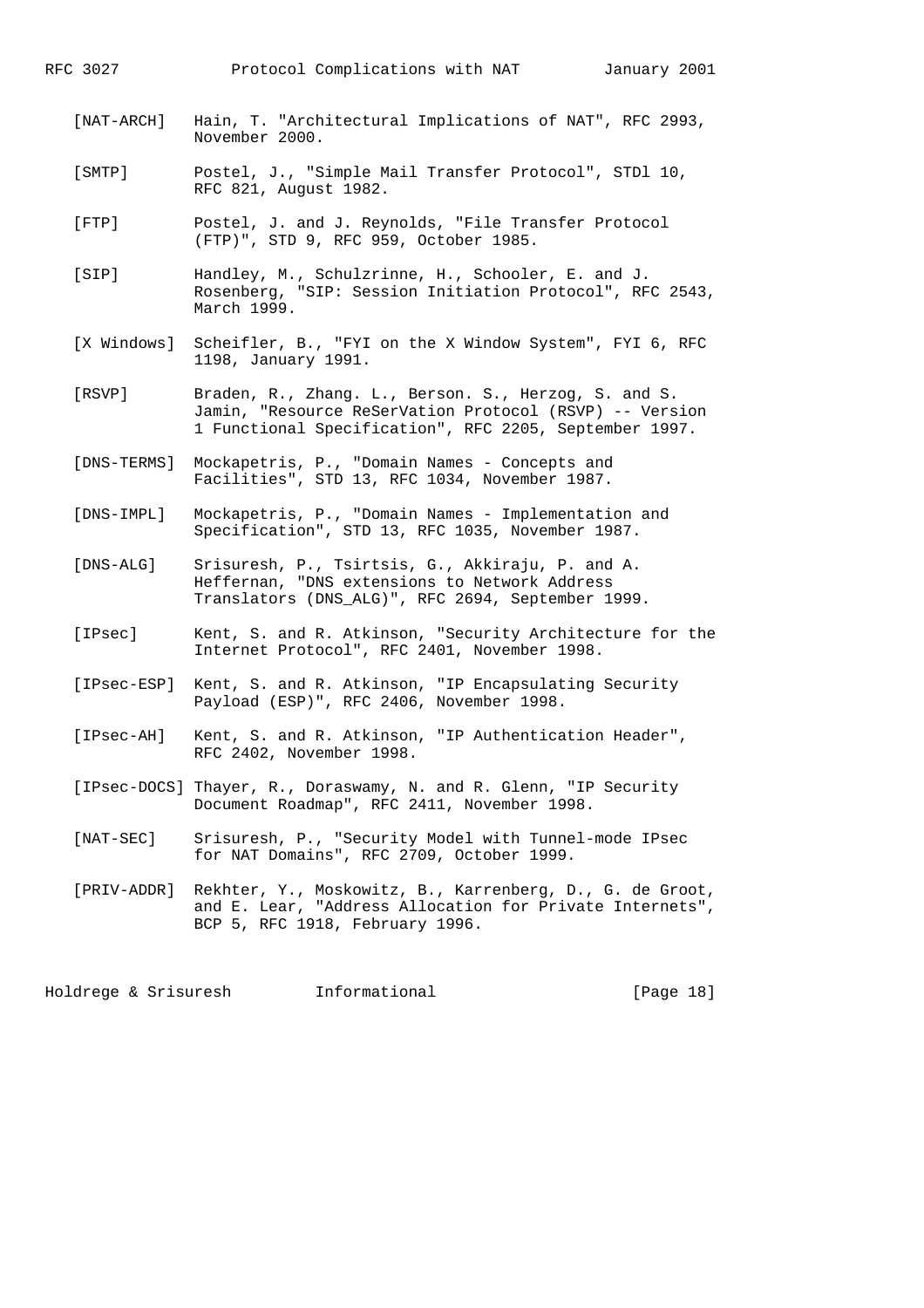[ADDR-BEHA] Carpenter, B., Crowcroft, J. and Y. Rekhter, "IPv4 Address Behaviour Today", RFC 2101, February 1997.

Authors' Addresses

 Matt Holdrege ipVerse 223 Ximeno Ave. Long Beach, CA 90803

EMail: matt@ipverse.com

 Pyda Srisuresh Jasmine Networks, Inc. 3061 Zanker Road, Suite B San Jose, CA 95134 U.S.A.

 Phone: (408) 895-5032 EMail: srisuresh@yahoo.com

Holdrege & Srisuresh Informational [Page 19]